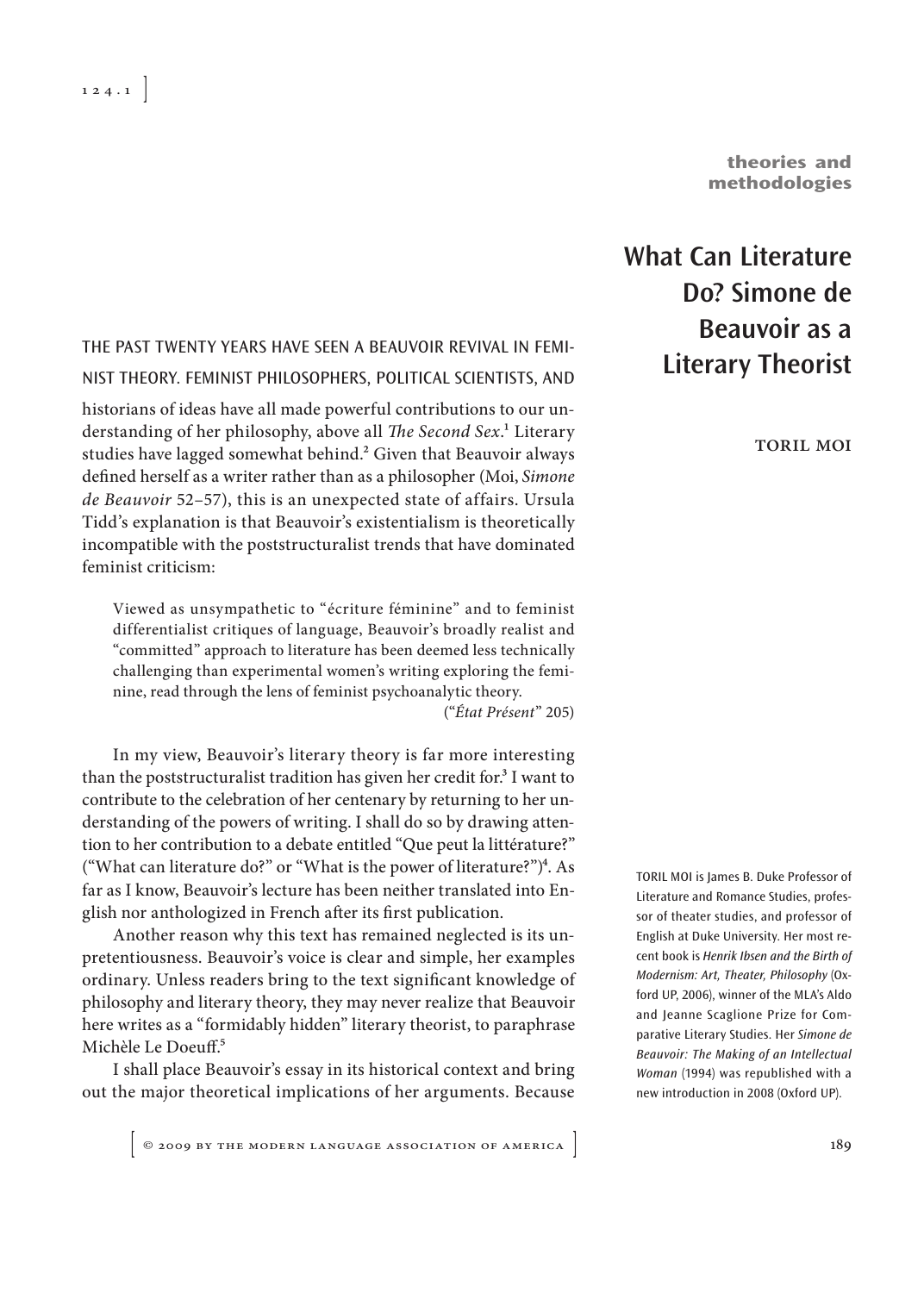the essay is so little read, I will provide ample quotations to convey the flavor of the text. There is much more to say about Beauvoir's essay, but further explorations will have to wait for a different time and place.<sup>6</sup>

#### **A Meeting Marking a Generational Shift**

Que peut la littérature? was the question posed at a meeting organized in the great hall of the Mutualité Theater in Paris on 9 December 1964 by the communist student magazine Clarté (Francis and Gonthier 77). Billed as a confrontation between the "new novel" (nouveau roman) and "committed literature" (littérature engagée), the meeting was the brainchild of Yves Buin (1938– ), the editor of Clarté, who hoped to raise money for his financially ailing magazine (Beauvoir, Tout compte 170–71). Buin invited six writers, three on each side of the question. In the "formalist" corner, he placed two defenders of the new novel, Jean Ricardou (1932– ) and Jean- Pierre Faye (1925– ), and a representative of "uncommitted literature," the young but influential writer and editor Yves Berger (1931– ); in the "committed" corner, two existentialists, Jean-Paul Sartre (1905–80) and Beauvoir (1908– 86), and the well-known communist militant and writer Jorge Semprun (1923– ).

Originally, Claude Simon, a heavyweight of the new novel, was also to have participated, but squabbles behind the scenes made him pull out and urge his fellow new novelists to pull out as well (Beauvoir, Tout compte 171). As a result, the new novel was defended by the still relatively obscure Ricardou and Faye. Faye had just won the Renaudot Prize for a novel called L'écluse ("The Lock" or "The Sluice"), and Ricardou, already the author of one novel, L'observatoire de Cannes ("The Cannes Observatory"), was rapidly making a name for himself as a major theorist of the new novel. As it happened, Ricardou and Faye were also both members of the editorial board of a journal called Tel quel.

Founded as a literary review in spring 1960 by Philippe Sollers, Tel quel first hitched its fortunes to the new novel. By the end of 1964, however, that alliance was becoming strained, and in 1965 Tel quel broke with the new novel and set out on its own semiotic and semiological adventures, in a shift that the sociologist Niilo Kauppi summarizes as the "transition from Sartre's hegemony to that of the human sciences" (Making xv).<sup>7</sup> By the late 1960s, Roland Barthes, Jacques Derrida, and Jacques Lacan were all associated with Tel quel. Both directly, through Julia Kristeva, who joined the editorial board in 1970, and indirectly, Tel quel was a significant power behind the kind of French feminist theory that defined itself against Beauvoir's existentialism.8

Because it catches the protagonists just before the scales weighing French symbolic capital tipped in favor of the new generation, the meeting is of considerable historical interest. In December 1964 it was by no means clear that Ricardou and Faye represented the future of French intellectual life. On the contrary: Beauvoir and Sartre probably never enjoyed greater fame and recognition than at that moment. In the spring Sartre published Les mots (The Words). In October he was awarded the Nobel Prize for Literature, which he refused. In fact, the meeting took place the same week that the Nobel Prizes were awarded in Stockholm. As for Beauvoir, she published the third volume of her autobiography, La force des choses (The Force of Circumstance), in 1963. In October 1964 she followed this with a brief narrative called Une mort très douce (A Very Easy Death), the story of her mother's death, which many consider her finest text.

Sartre's and Beauvoir's fame made the meeting an enormous success: six thousand people and a German television crew turned up to learn what literature could do (Beauvoir, Tout compte 171). Rereading the contributions today, I find Beauvoir's to be the most far- ranging. Sartre mostly limited himself to a critique of the idea that the task of literature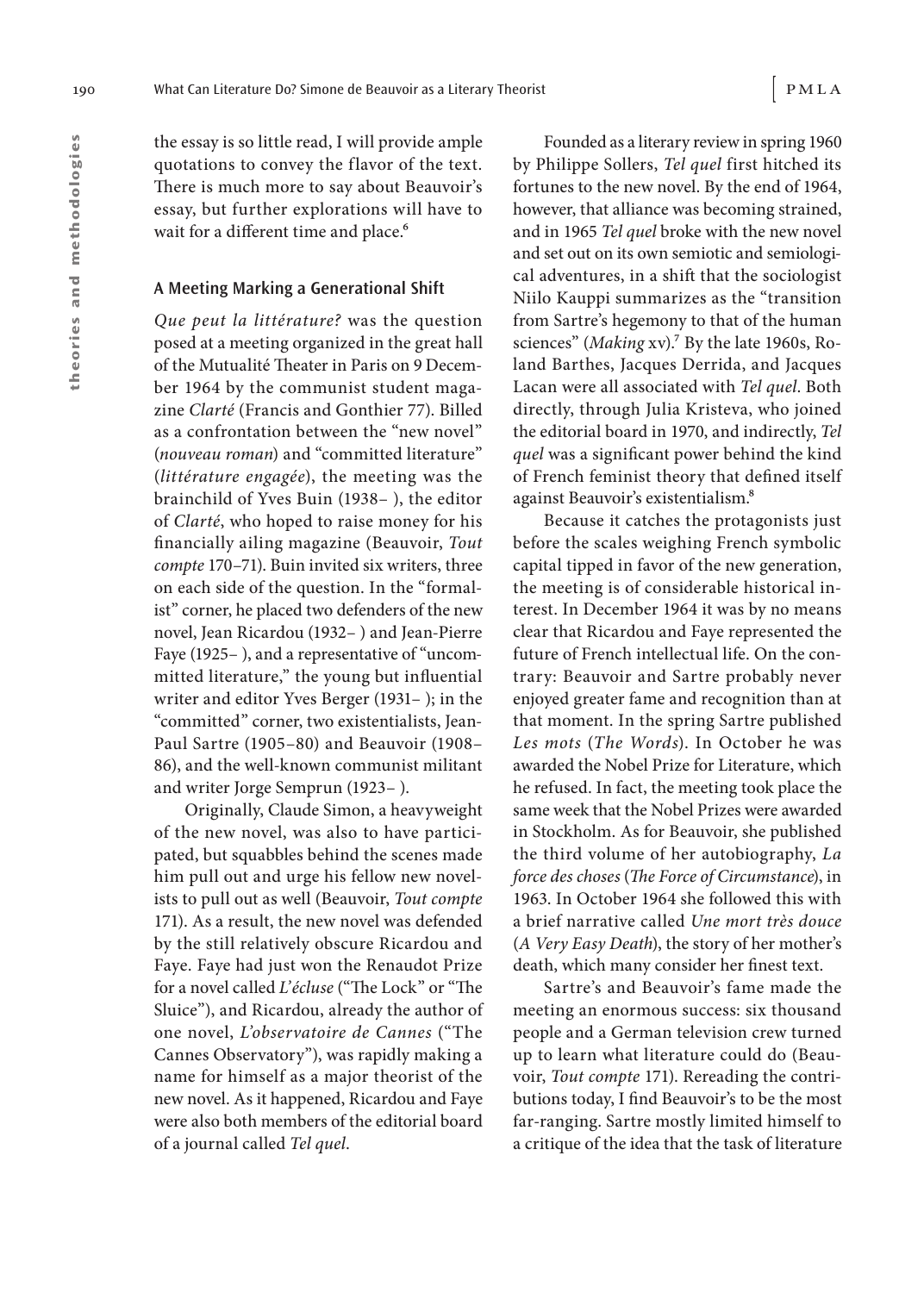is to reflect on literature. That theory casts the literary work as an "absolute reality" (réalité absolue) and turns the reader into an alienated creature, whose only task is to realize the preexisting order of the text (Contribution 112– 13). Literature is not an absolute, self-enclosed reality, Sartre writes, but rather an appeal to the freedom of the reader, an invitation to collaborate in the creation of the work: the author writes the score (partition); the reader provides the concert performance (120).

There are many reasons to return to Beauvoir's contribution to Que peut la littérature? I shall show that she outlines a phenomenological understanding of literature based on the idea that speaking and writing are acts in the world, a theory that has interesting affinities with the aesthetics of Martin Heidegger and of ordinary language philosophy. I shall also show that Beauvoir's literary theory focuses on speech acts, voice, and identification (three features bound to alienate the rising generation of poststructuralists). Today we may be able to appreciate the strengths of her antiformalist defense of voice in literature, for example by relating it to the work of Stanley Cavell, for whom voice is also a defining feature of human existence.<sup>9</sup> Finally, I shall briefly show that Beauvoir's literary theory places her within a broad tradition of European modernism and that anyone interested in including women and members of minorities in the literary canon still has much to learn from her.

#### **Literature as a Way of Seeing the World**

Beauvoir begins by defining literature as "une activité qui est exercée par des hommes, pour des hommes, en vue de leur dévoiler le monde, ce dévoilement étant une action" ("an activity carried out by human beings, for human beings, with the aim of unveiling the world for them, and this unveiling is an action"; 73).

First, Beauvoir considers language a form of action. By beginning in this way, she virtually ensured that the ascendant poststructuralists would dismiss her as a dinosaur, given that their starting point was the radically different idea that language is a structure or a system. To develop a new, less dismissive account of her views, we need to realize that Beauvoir's understanding of language places her in the neighborhood inhabited by ordinary language philosophers such as Ludwig Wittgenstein, J. L. Austin, and Cavell, who all think of language as constituted by speech acts, or—if one prefers—by language use. (There is no evidence that Beauvoir ever read anything by these thinkers.)

The second striking feature in Beauvoir's definition of literature is her reference to the dévoilement, or "unveiling," of the world. On this point, the influence of Heidegger's aesthetics is obvious, and not surprising, since Beauvoir and Sartre often acknowledged that German phenomenology was a crucial source of inspiration for existentialism.<sup>10</sup> Writing about van Gogh's painting of a pair of peasant shoes, Heidegger notes, "Van Gogh's painting is the disclosure of what the equipment, the pair of peasant shoes, is in truth. This entity emerges into the unconcealedness of its being. The Greeks called the unconcealedness of beings aletheia" (35). While Heidegger thinks that the work of art unveils the essence and truth of being, Beauvoir's view is less metaphysical, more pragmatic: writing unveils truths in the world. Both, however, belong squarely in the phenomenological tradition, in which to produce art is to see (reveal, unveil) the world; to Beauvoir this means revealing it from a highly specific, situated point of view and conveying that vision to others.

If literature unveils the truth, why aren't all kinds of documentary and scholarly writing ("information") also literature? Speaking just before Beauvoir, Ricardou had claimed that information was dismissible. People who provide information, he declared, consider language a means to an end, an end that is always outside language; they write to bear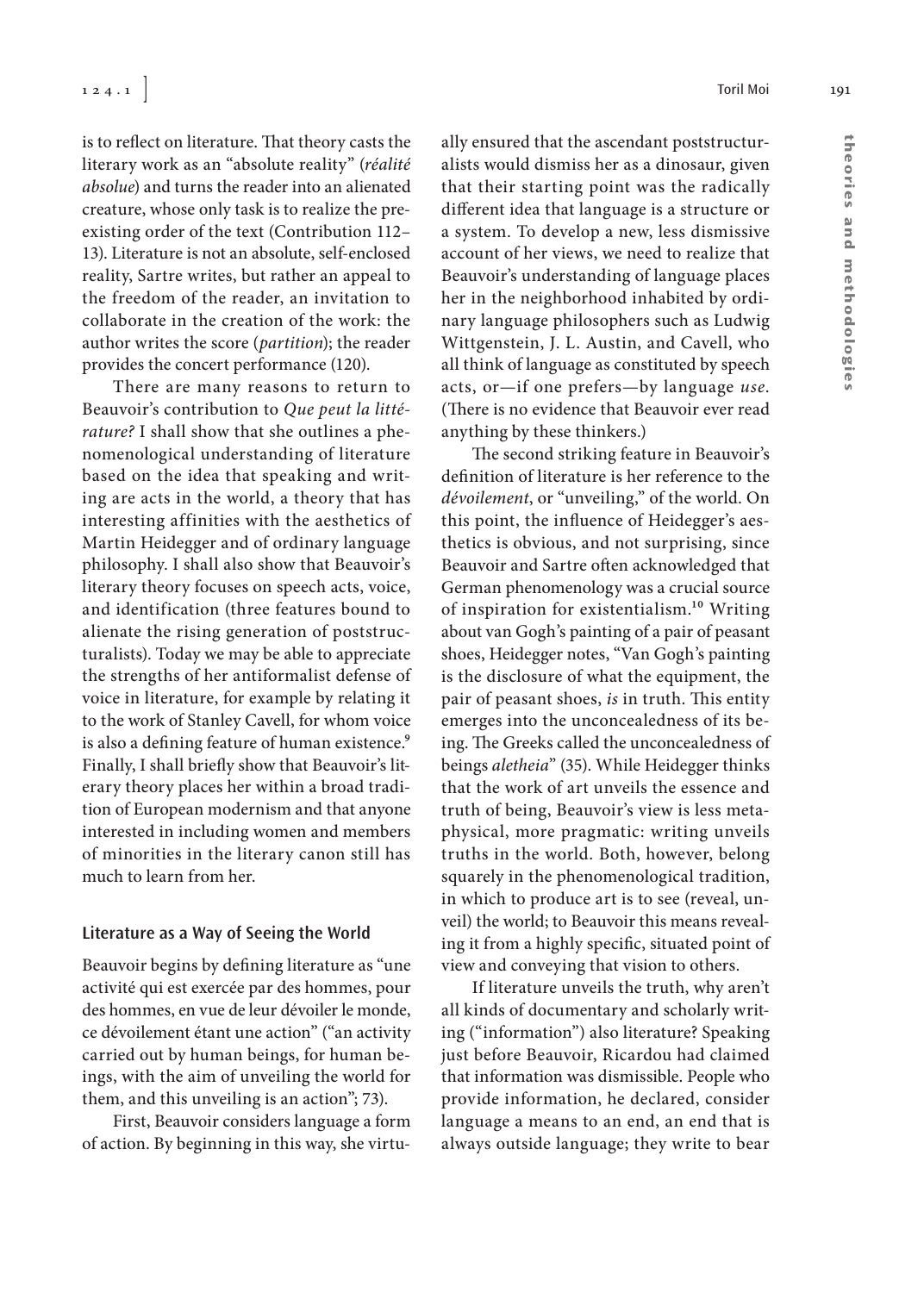witness to a state of affairs or to teach something (51). Genuine writers, on the other hand, consider language as a sensuous material; to them the point of writing is language itself. With a vague reference to Barthes, Ricardou calls this a distinction between écrivants and écrivains, or "scribblers" and "writers" (51–52). (By the time Barthes published S/Z, in 1970, this had become a distinction between two types of text, le scriptible and le lisible, often translated as "the writerly" and "the readerly" [557–58].)

Accusing Ricardou of dismissing "information" rather too quickly, Beauvoir points out that there can be excellent uses of, say, television and radio that could provide crucial information to many people (74–75). Also, works of sociology, psychology, history, and other kinds of documentation are necessary for anyone wishing to understand the world. But if such works illuminate the world, what is then the difference between them and literature?

Working her way toward a definition of literature, Beauvoir begins by saying that the world is "une totalité détotalisée" ("a detotalized totality"; 76). On the one hand, the world is the sort of thing that exists for us all and that we can have accurate knowledge about (it is a totality). On the other hand, however, we will never be able actually to grasp the world as a totality because each one of us is in a unique situation: we grasp the world through our projects, and our projects at once surround (enveloppe; 81) and express the world as we experience it. The phrase "detotalized totality" emphasizes what the world is to us. (If she had said "untotalizable totality," which she might well have done, the emphasis would have been on what we cannot do.) For Beauvoir, then, we experience the world as a constant becoming, an ongoing process that can never be grasped as an objective whole: it will always remain "detotalized" to us (75–76).

Each situation is singular: "cette situation impliqu[e] notre passé, notre classe, notre condition, nos projets, enfin tout l'ensemble

de ce qui fait notre individualité" ("the situation implies our past, our social class, our state, our projects, in short everything that makes up our individuality"; 76). In The Second Sex she writes that the body is also a situation.11 In spite of our singularity, we are not isolated monads. While we are existentially separated from one another, we can communicate, because our projects relate to the same world and because each project always opens onto the projects of others (76–78).

When Beauvoir speaks of representing reality, she does not mean that it is possible to grasp reality as if it were a thing: "La réalité n'est pas un être #gé; c'est un devenir, c'est, je le répète, un tournoiement des expériences singulières qui s'enveloppent les unes les autres tout en restant séparées" ("Reality is not a fixed entity; it is a becoming; it is, I repeat, a spinning of singular experiences that intertwine and overlap while still remaining separate"; 80). A writer therefore always represents his or her singular situation in relation to the world.

Given all this, the difference between literature and other kinds of writing is not what one might expect: Beauvoir does not claim that scholarly and documentary writing tries to grasp the world in its thinglike totality, whereas literature grasps it as a nontotalizable process. Instead, she turns to the pioneering American anthropologist Oscar Lewis's The Children of Sánchez: Autobiography of a Mexican Family, published in France in 1963, a book that reproduces the voices of the members of a poor family in Mexico City to show "what it means to grow up in a one- room home in a slum tenement in the heart of a great Latin American city which is undergoing a process of rapid social and economic change" (Lewis xi). Considering the techniques of this book to be highly novelistic (75), Beauvoir nevertheless feels that Lewis's compelling account of poor children in Mexico is not literature: "je les annexe à mon univers, mais je ne change pas d'univers" ("I annex them to my universe, but I don't change universes"; 82).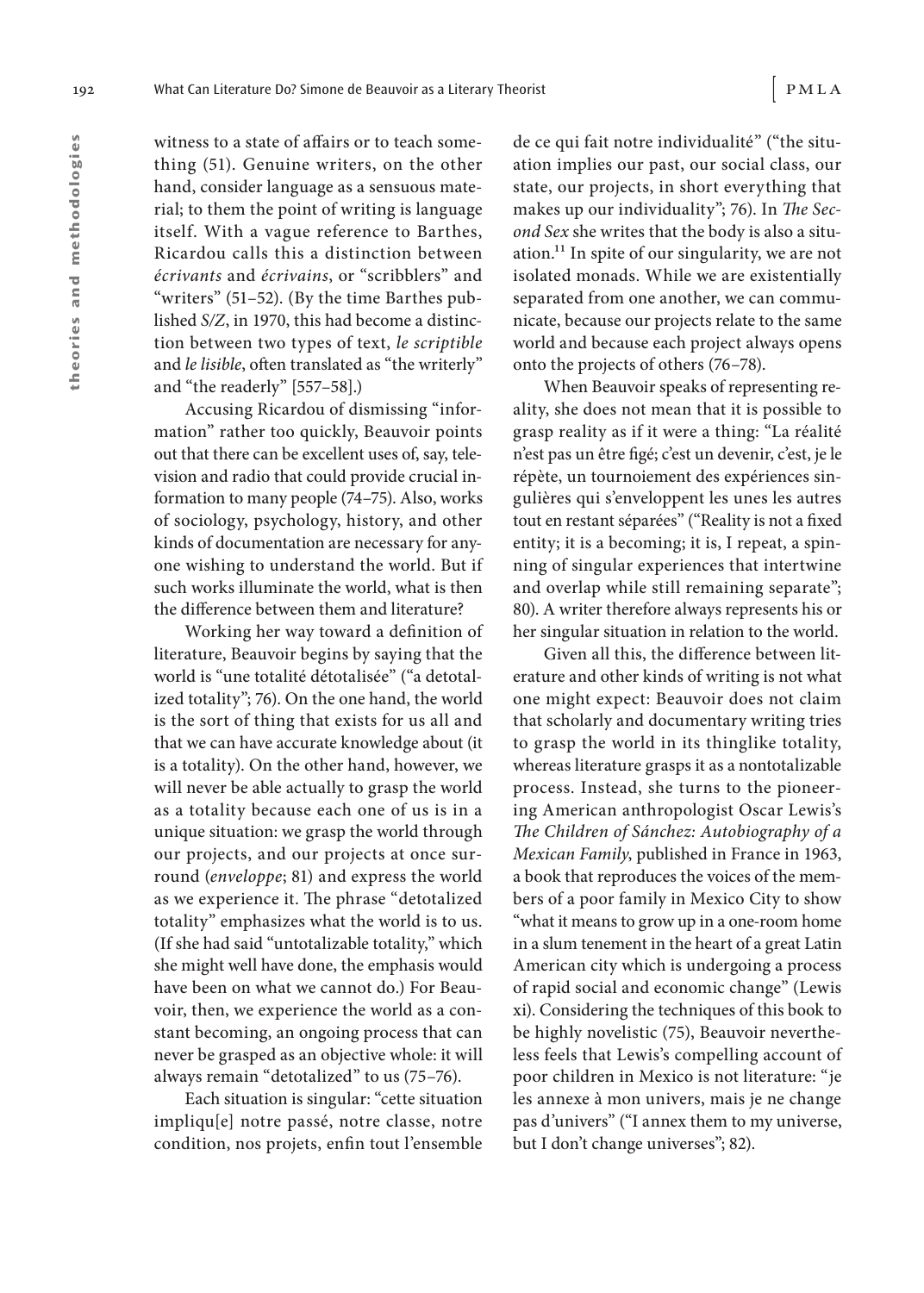To discover what Beauvoir means by insisting that only literature makes a reader "change universes," we need to bear in mind that Beauvoir considers separation and solitude to be the fundamental existential situation:

Et c'est ça le miracle de la littérature et qui la distingue de l'information: c'est qu'une vérité autre devient mienne sans cesser d'être autre. J'abdique mon « je » en faveur de celui qui parle; et pourtant je reste moi-même.

C'est une confusion sans cesse ébauchée, sans cesse défaite et c'est la seule forme de communication qui soit capable de me donner l'incommunicable, qui soit capable de me donner le goût d'une autre vie. (82–83)

That is the miracle of literature, which distinguishes it from information: that an other truth becomes mine without ceasing to be other. I renounce my own "I" in favor of the speaker; and yet I remain myself.

It is an intermingling ceaselessly begun and ceaselessly undone, and it is the only kind of communication capable of giving me that which cannot be communicated, capable of giving me the taste of another life.

Literature overcomes existential separation and connects us to others. It does so by making me "taste" another life.

#### **Identification: The Taste of Another Life**

What does Beauvoir mean by "taste"? "Je mourrai d'une mort qui est absolument unique pour moi, mais c'est la même chose pour chacun de vous. Il y a un goût unique de la vie de chacun, qu'en un sens personne d'autre ne peut connaître. Mais c'est la même chose pour chacun de nous" ("I will die a death that is absolutely unique to me, but it's the same for each one of you. There is a unique taste to each life, which, in a way, nobody else can know. But it's the same for each one of us"; 78–79). By relating the theme of existential separation to epistemology (to what we can't know about one another), Beauvoir reveals that her understanding of literature is based on a profound preoccupation with skepticism. Sense perceptions have always been a key issue for skepticism with respect to other minds. How do I know that you see green when I see green? Or that this tomato soup tastes the same to you as to me? Such questions convey precisely the experience of separation: our sense that there are things we simply cannot communicate to one another.

The point of literature, then, is to overcome separation. This happens through identification. Perfectly cognizant of recent critiques of the concept, Beauvoir develops a remarkably original notion of identification:

De toute façon, moi, lecteur, ce qui m'importe c'est d'être fasciné par un monde singulier qui se recoupe avec le mien et pourtant qui est autre.

Ceci pose la question de l'identification. Il y a une tendance, dans la littérature d'aujourd'hui, à refuser l'identification avec le personnage et plus radicalement, à refuser le personnage même.

Mais je trouve aussi que cette discussion [est] oiseuse parce que, de toute façon, qu'il y ait personnage ou non, pour que la lecture prenne, il faut que je m'identifie avec quelqu'un: avec l'auteur; il faut que j'entre dans son monde et que ce soit son monde qui devient le mien. (81–82)

In any case, for me as a reader what matters is to be fascinated by a singular world that overlaps with mine and yet is other.

This raises the question of identification. There is a tendency in literature today to reject identification with the character, and, more radically, to reject even the character.

But I also find that this discussion [is] futile since, in any case, whether there is a character or not, for reading to "take" I have to identify with someone: with the author; I have to enter into his world, and his world must become mine.

To identify with the author, then, is not to imagine or feel that one is the author or that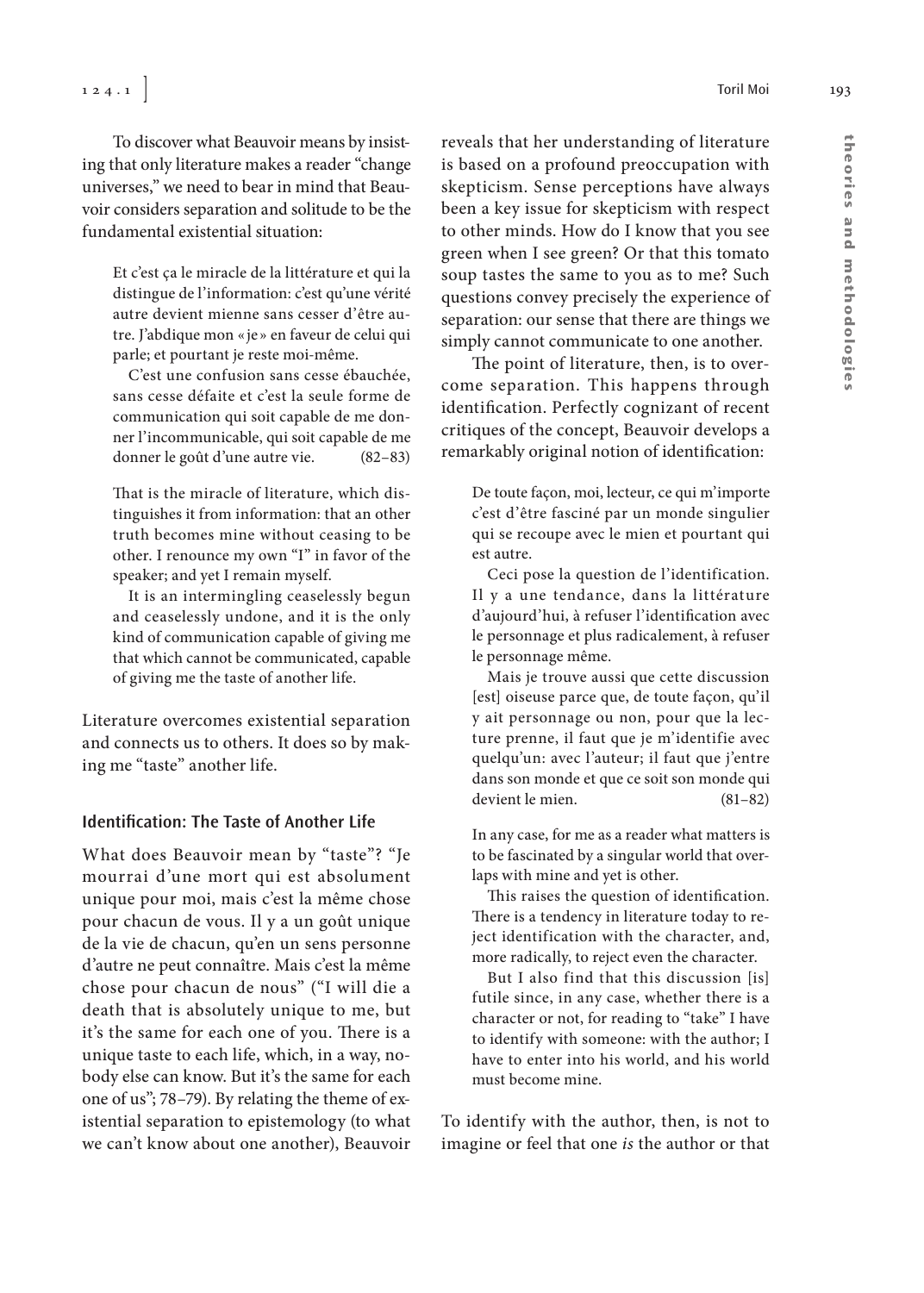one shares his or her characteristics. It is, for a moment, to occupy the same position (the same spatial coordinates, as it were) in relation to the world. To see the world as another human being sees it while at the same time remaining oneself: this is the "miracle" of literature.

Beauvoir's understanding of identification does not necessarily involve psychological identification with a specific character, nor does it lead to a preference for psychologically realistic, "rounded" characters in fiction. Kafka, Balzac, and Robbe-Grillet are equally interesting, she writes; all three persuade her to live, if only for a moment, "au cœur d'un autre monde" ("at the heart of another world"; 82).

Literature arises when "un écrivain est capable de manifester et d'imposer une vérité; celle de son rapport au monde, celle de son monde" ("a writer is capable of making visible and imposing a truth: the truth of his relation to the world, the truth of his world"; 83). Realism, therefore, is not a salient issue for Beauvoir. Since all a writer can do is to show us the world she or he sees, we are always in the writer's universe, regardless of genre and style. When Beauvoir reads Le père Goriot, she knows perfectly well that she is walking around not in Paris as it was in the nineteenth century but "dans l'univers de Balzac" ("in Balzac's universe"; 81).

For Beauvoir, the "miracle of literature" can only happen when the reader feels in the presence of a human voice: "Il n'y a pas de littérature s'il n'y a pas une voix, donc un langage qui porte la marque de quelqu'un" ("There is no literature if there is no voice, that is to say language that bears the mark of somebody"; 79). The emphasis on voice, incidentally, is a logical conclusion for a theorist who begins by considering literature as a speech act. It follows that literature is not synonymous with fiction. Novels, autobiographies, and essays can all be literature, as long as they have the necessary voice (84).

Voice also supersedes the "outmoded" (périmée) distinction between form and con-

tent: to find a way of telling a story, Beauvoir notes, is at once to find a rhythm and a subject matter (84–85). In other words, the very way I tell a story is my story. I take this to mean not only that Beauvoir wishes to avoid formalism but also that she wishes to avoid simplistic theories of an inner message wrapped in an external form. For Beauvoir, it is only in the hard struggle to find a way to say it that authors realize what they have to say.

#### **Modernism and Feminism**

Literature has a fundamental relation to the experience of existential separation and solitude: "Si la littérature cherche à dépasser la séparation au point où elle semble le plus indépassable, elle doit parler de l'angoisse, de la solitude, de la mort, parce que ce sont justement des situations qui nous enferment le plus radicalement dans notre singularité" ("If literature seeks to overcome separation at the point where this seems the most impossible thing to do, it has to speak of anguish, solitude, and death, since those are precisely the situations that imprison us the most radically in our singularity"; 91). Beauvoir here gives voice to a quintessentially modernist experience of the world. In this lecture, she appears to differ from more pessimistic modernists in her conviction that as long as we manage to speak, as long as we manage to put something into words, then surely someone will understand us: "Le langage nous réintègre à la communauté humaine; un malheur qui trouve des mots pour se dire n'est plus une radicale exclusion, il devient moins intolérable" ("Language reintegrates us into the human community; unhappiness that finds the words to express itself is no longer a radical exclusion: it becomes less intolerable"; 91–92).

Unlike a philosopher like Cavell, then, Beauvoir does not appear to worry about situations in which I might utter words that completely fail to reach others, words that convince others that I am incomprehensible,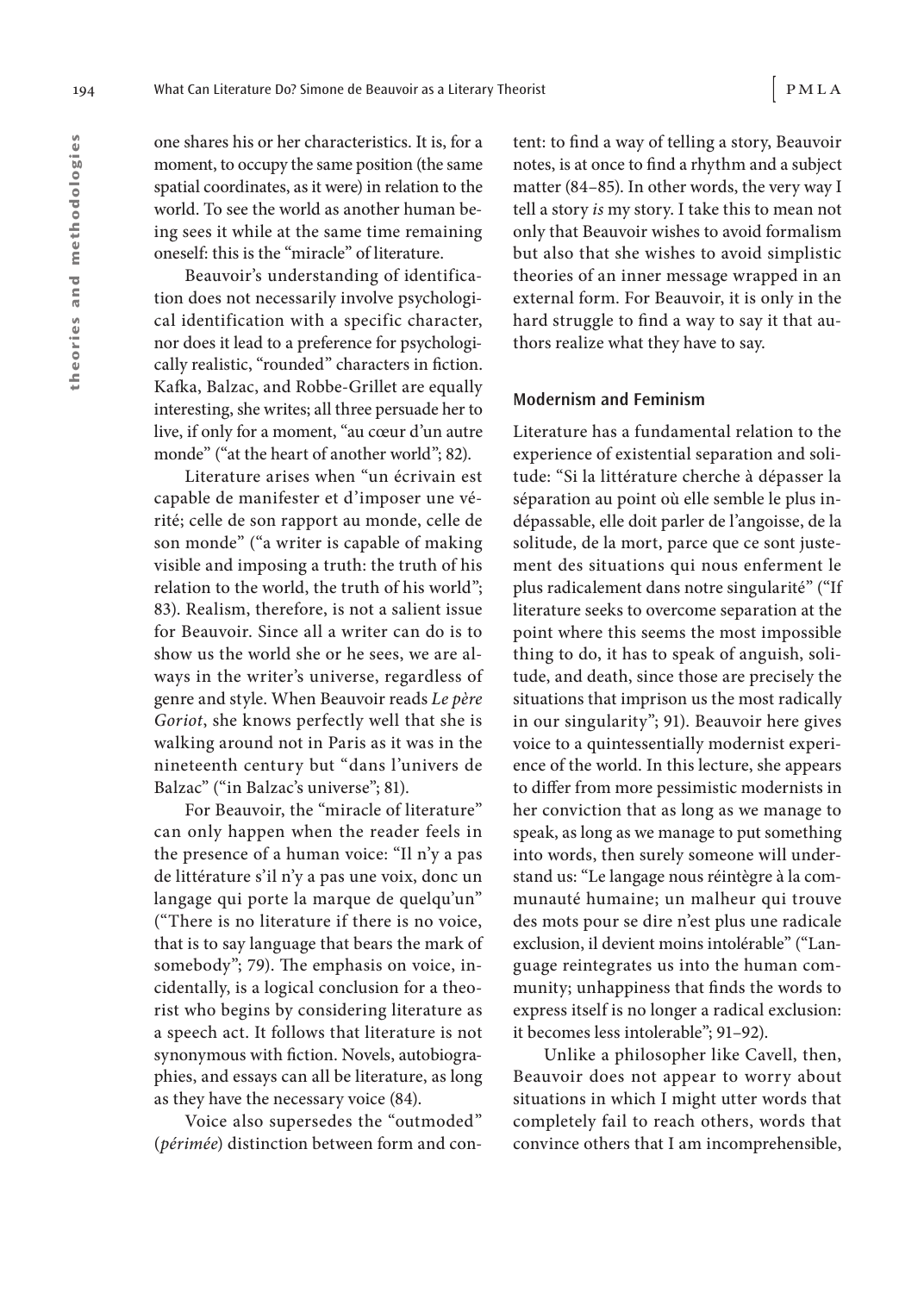a mad babbler. Austin also doubts that we can "secure uptake" (139)—that is, ensure that our words will be taken by others in the way we want them to be taken. (To determine whether Beauvoir underestimated the risk of remaining unheard, it would be necessary to reexamine all her writings on literature, and her novels as well.) Her fundamental vision nevertheless remains unaltered: literature is necessary because it makes us feel less alone in facing the finitude of existence.

Finally, Beauvoir's understanding of literature and why we read it is exceptionally productive for feminists and others who believe that literature—and the canon too—must include voices of women, members of minorities, and other excluded groups. In The Second Sex, particularly in part 2, subtitled "Lived Experience," Beauvoir draws on an unusually high number of novels, autobiographies, and letters by women. No writer is quoted more than Colette, but Virginia Woolf's voice is also strongly present.<sup>12</sup> The literary material adds energy, vitality, and validity to The Second Sex, and knowledge too.

It would take a separate paper fully to analyze Beauvoir's use of literature in The Second Sex. To catch a glimpse of what the text loses when the literary voices disappear, however, it is sufficient to compare H. M. Parshley's translation of The Second Sex with the French orginal. As is now well known, Parshley cut about fifteen percent of Beauvoir's original text. To achieve this, he consistently eliminated quotations from other writers, men as well as women. (Women's texts and women's names were, however, more severely cut.) Elizabeth Fallaize has shown that the chapter "The Married Woman" was particularly hard hit by Parshley's scissors, to the point that reading it in English and in French results in completely different experiences ("Le destin").<sup>13</sup>

Here is just one example, selected mostly because it is brief, not because it is the most significant or striking. For the sake of brevity, I shall quote the text in Parshley's translation

and then contrast it with an accurate translation of Beauvoir's original. Parshley writes:

It is not without some regret that she shuts behind her the doors of her new home; when she was a girl, the whole countryside was her homeland; the forests were hers. Now she is confined to a restricted space: Nature is reduced to the dimensions of a potted geranium; walls cut off the horizon. But she is going to set about overcoming these limitations. (450)

This is what Beauvoir actually wrote:

It is not without some regret that she shuts behind her the doors of her new home; when she was a girl, the whole earth [terre] was her homeland; the forests were hers. Now she is confined to a restricted space; nature is reduced to the dimensions of a potted geranium; walls cut off the horizon. One of Virginia Woolf's heroines [in The Waves] murmurs:<sup>14</sup>

Whether it is summer, whether it is winter, I no longer know by the moor grass, and the heath flower; only by the steam on the window-pane, or the frost on the windowpane.<sup>15</sup> [ $\dots$ ] I, who used to walk through beech woods noting the jay's feather turning blue as it falls, past the shepherd and the tramp [. . .], go from room to room with a duster.<sup>16</sup>

But she will work to deny [s'appliquer à nier] this limitation.<sup>17</sup>

Beauvoir's voice falls silent to leave room for Woolf's; Woolf's language introduces a touch of poetry, as well as finely wrought observations of nature and of the confinement of the interior space.

Without the quotation, the text reads like a general claim, made on Beauvoir's authority alone. As such it is clearly flawed: nobody would agree that all women experience the beginning of married life in this way. But this is not Beauvoir's point. When the quotation is in place, it becomes clear that she treats the passage as exemplary, in the sense that she takes it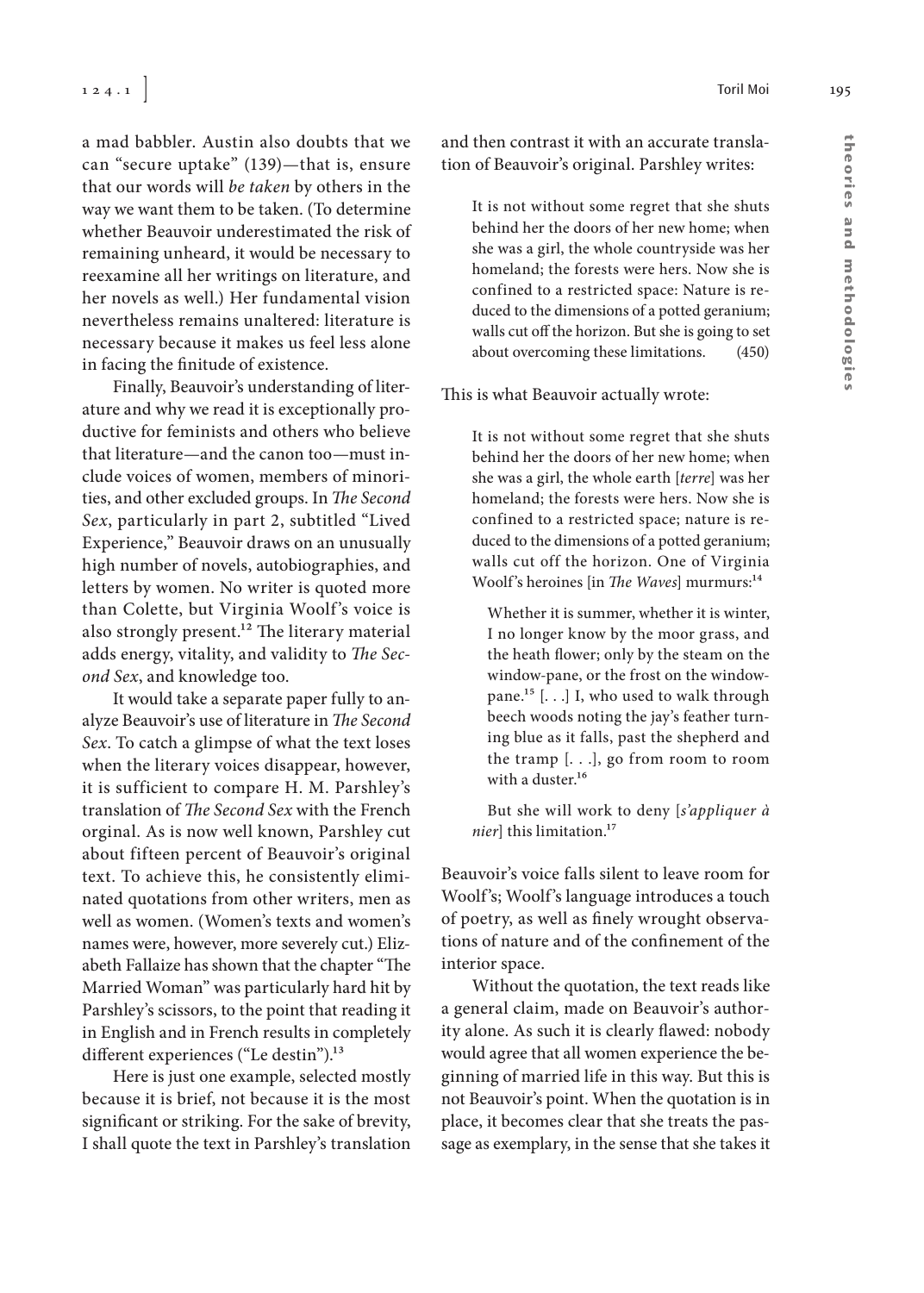to express a genuine experience of the world.<sup>18</sup> The multitude of literary voices in The Second Sex are there to show both that different situations give rise to different experiences and that different women may react differently to the same situation. Beauvoir is not setting forth general truths but rather attempting to convey another woman's way of seeing the world and analyze the implications of that way of seeing. In this respect, Beauvoir's method in The Second Sex is more closely related to literary criticism and psychoanalytic case studies than to sociology and other social sciences.

The range and variety of Beauvoir's examples are stunning. In French, this passage is followed by ten pages full of quotations from other writers: not just Woolf but also Gaston Bachelard, Madeleine Bourdhouxe, Francis Ponge, James Agee, Colette Audry, Colette, Marcel Jouheandeau, Jacques Chardonne, André Gide, and Violette Leduc are invoked and often quoted at substantial length. In English, these ten pages have been reduced by twothirds. All the quotations are gone, except for a few brief references to Bachelard. Beauvoir's pleasure in others' texts, her belief that we need to pay attention to the vision of the world conveyed in literature, has become invisible.

In the translation, her text reads like a series of dry, general, and often unconvincing claims: the maniacal housewife "becomes bitter and disagreeable and hostile to all that lives: the end is sometimes murder," Parshley writes, thus making it look as if Beauvoir thinks house-proud women are likely to kill to prevent people from dirtying their floors (452). In reality, "the end is sometimes murder" is not a sentence written by Beauvoir but Parshley's attempt to summarize Beauvoir's explicit reference to the famous case of the Papin sisters (2: 269), two maids who killed the women who employed them. In 1947 Jean Genet made them the subjects of his first play, Les bonnes (The Maids).

Beauvoir's 1964 lecture on literature explains why she always considered literature a source of knowledge of women's situation in a sexist world. By writing, women convey the unique taste of their own lives. By reading their work, Beauvoir can, for a moment, see the world as they see it without losing her own identity. In this way, other women's texts become crucial sources of insight for the philosopher writing The Second Sex and valuable aesthetic experiences in their own right. It is difficult to imagine a better defense of why women's voices must be included in the literary canon.

### **NOTES**

1. Inaugurating the new wave of Beauvoir studies around 1990 were Fallaize, Novels; Kruks; Le Doeuff; Lundgren- Gothlin; and Moi, Simone de Beauvoir, the second edition of which includes references to recent books on Beauvoir (1–2).

2. Fallaize's pioneering study of Beauvoir's novels has not been followed by a steady stream of literary studies. An excellent overview of recent literary studies of Beauvoir can be found in Tidd, "État Présent" 205–06. See also Tidd, Simone de Beauvoir.

3. For a different attempt to show the interest of Beauvoir and Sartre's theory of language and writing, see Moi, "Meaning."

4. Unattributed translations are mine.

5. With reference to The Second Sex, Le Doeuff writes that Beauvoir does philosophy in ways that make it hard to discover what an original philosopher she is (139).

6. It would be interesting, for example, to discuss the contributions and the intellectual trajectories of the other participants in the debate, connect Beauvoir's 1964 essay to her other writings on literature, consider the relation between Beauvoir's and Sartre's writings on literature, explore the affinities between Beauvoir's understanding of language and literature and ordinary language philosophy, and provide a theoretical analysis of the points of disagreement between Beauvoir and the poststructuralists.

7. For more information on Tel quel's role in French intellectual life, see Kauppi, French Intellectual Nobility, and Marx-Scouras.

8. See Rodgers for a revealing series of interviews with well- known French feminists from the 1970s and 1980s.

9. See Cavell's discussion of the differences between himself and Derrida in "Counter- philosophy and the Pawn of Voice."

10. See, for example, Beauvoir's account of their intellectual interests in the early 1930s in La force de l'âge.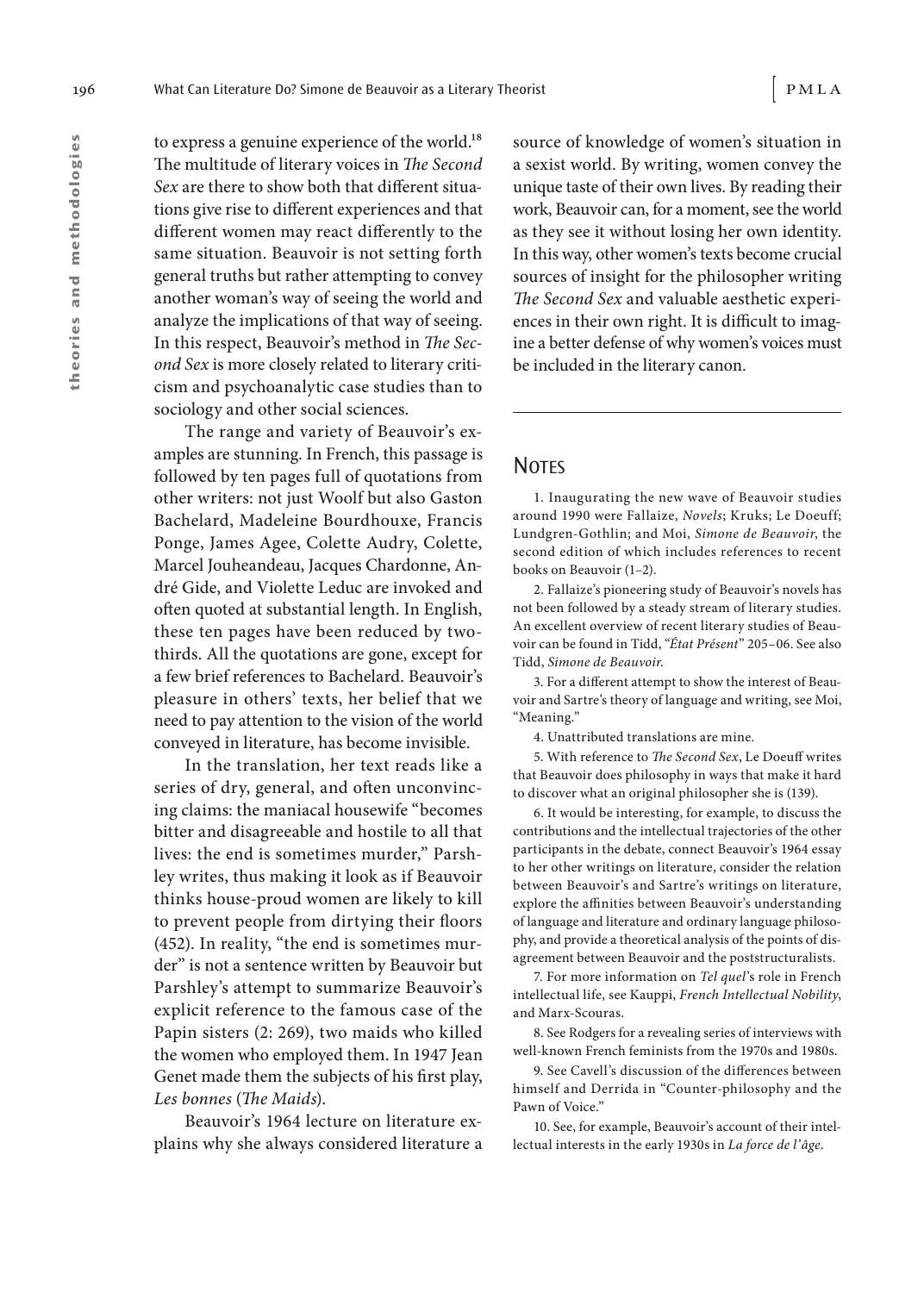1 2 4 . 1 ] Toril Moi 197

11. For a full discussion of the body as a situation, see Moi, Sex, particularly 59–82.

12. I owe this information to my graduate student Kathleen Antonioli, who is writing a dissertation on Colette.

13. I also draw attention to this disappearance of women's voices in my own essay on the translation ("While We Wait" 40–44). In collaboration with Jonathan Cape, in the United Kingdom, Random House (Knopf) has commissioned Constance Borde and Sheila Malovany- Chevalier to do a new translation of Beauvoir's text. Publication is expected in 2009, to mark the book's sixtieth anniversary. See the interview with the new translators in Bookforum. Simons's pioneering article on the Parshley translation also remains relevant.

14. Beauvoir signals that she is quoting from The Waves by placing a footnote here.

15. Here Beauvoir skips, without signaling that she does so, the following sentence: "When the lark peels high his ring of sound and it falls through the air like an apple pairing, I stoop; I feed my baby."

16. Woolf 172. Beauvoir does signal the omission in the last sentence. She left out a subclause: "who stared at the woman squatted beside a tilted cart in a ditch."

17. For the French original, see Le deuxième sexe 2:  $261 - 62$ .

18. For the difference between taking experience to be exemplary and taking it to be representative, see my discussion in Sex, 227–33.

## **WORKS CITED**

- Austin, J. L. How to Do Things with Words. 1962. 2nd ed. Cambridge: Harvard UP, 1975. Print.
- Barthes, Roland. S/Z. 1970. Œuvres complètes. Ed. Éric Marty. Vol. 2 (1966–73). Paris: Seuil, 1994. 555–739. Print.
- Beauvoir, Simone de. Contribution to Que peut la littérature? Buin 73–92.
- ———. Le deuxième sexe. 1949. 2 vols. Paris: Folio-Gallimard, 1986. Print.
- ———. La force de l'âge. 2 vols. Paris: Folio-Gallimard, 1960. Print. Trans. as The Prime of Life. Trans. Peter Green. Harmondsworth: Penguin, 1988.
- . La force des choses. 2 vols. Paris: Folio-Gallimard, 1963. Print. Trans. as The Force of Circumstance. Trans. Richard Howard. Harmondsworth: Penguin, 1987.
- -. Une mort très douce. Paris: Folio-Gallimard, 1964. Print. Trans. as A Very Easy Death. Trans. Patrick O'Brian. Harmondsworth: Penguin, 1983.
- -. The Second Sex. Trans. H. M. Parshley. 1952. Harmondsworth: Penguin, 1984. Print.
- -. Tout compte fait. Paris: Folio-Gallimard, 1970. Print. Trans. as All Said and Done. Trans. Patrick O'Brian. Harmondsworth: Penguin, 1987.
- Borde, Constance, and Sheila Malovany- Chevalier. "A Second Sex." Interview by Sarah Glazer. Bookforum .com. Bookforum, Apr.-May 2007. Web. 21 July 2008.
- Buin, Yves, ed. Que peut la littérature? Paris: 10/18– Union Générale d'Éditions, 1965. Print. L'inédit.
- Cavell, Stanley. "Counter- philosophy and the Pawn of Voice." A Pitch of Philosophy: Autobiographical Exercises. Cambridge: Harvard UP, 1994. 53–127. Print.
- Fallaize, Elizabeth. "Le destin de la femme au foyer: Traduire 'La femme mariée' de Simone de Beauvoir." Cinquantenaire du Deuxième sexe. Ed. Christine Delphy and Sylvie Chaperon, with Kate Fullbrook and Edward Fullbrook. Paris: Syllepse, 2002. 468–74. Print. The Novels of Simone de Beauvoir. London: Routledge, 1988. Print.

Faye, Jean-Pierre. L'écluse. Paris: Seuil, 1964. Print.

- Francis, Claude, and Fernande Gonthier. Les écrits de Simone de Beauvoir. Paris: Gallimard, 1979. Print.
- Genet, Jean. Les bonnes. 1947. Paris: Folio-Gallimard, 2001. Print. Trans. as The Maids. The Maids and Deathwatch: Two Plays. Trans. Bernard Frechtman. New York: Grove, 1994.
- Heidegger, Martin. "The Origin of the Work of Art." Poetry, Language, Thought. Trans. Albert Hofstadter. New York: Perennial- Harper, 1971. 15–86. Print.
- Kauppi, Niilo. French Intellectual Nobility: Institutional and Symbolic Transformations in the Post-Sartrian Era. Albany: State U of New York P, 1996. Print. SUNY Ser. in the Sociology of Culture.
	- -. The Making of an Avant-Garde: Tel quel. Berlin: Mouton, 1994. Print. Approaches to Semiotics.
- Kruks, Sonia. Situation and Human Existence: Freedom, Subjectivity and Society. London: Unwin, 1990. Print.
- Le Doeuff, Michèle. Hipparchia's Choice: An Essay concerning Women, Philosophy, Etc. Trans. Trista Selous. Oxford: Blackwell, 1991. Print. Trans. of L'étude et le rouet: Des femmes, de la philosophie, etc. Paris: Seuil, 1989.
- Lewis, Oscar. The Children of Sánchez: Autobiography of a Mexican Family. New York: Random, 1961. Print. Trans. as Les enfants de Sánchez: Autobiographie d'une famille mexicaine. Trans. Céline Zins. Paris: Gallimard, 1963.
- Lundgren- Gothlin, Eva. Kön och existens: Studier i Simone de Beauvoirs Le Deuxième Sexe. Gothenburg: Daidalos, 1991. Print. Trans. as Sex and Existence. Trans. Linda Schenck. Hanover: Wesleyan UP, 1996.
- Marx-Scouras, Danielle. The Cultural Politics of Tel quel: Literature and the Left in the Wake of Engagement. University Park: Pennsylvania State UP, 1996. Print. Penn State Studies in Romance Lits.
- Moi, Toril. "Meaning What We Say: The 'Politics of Theory' and the Responsibility of Intellectuals." The Philosophical Legacy of Simone de Beauvoir. Ed. Emily R. Grosholz. Oxford: Clarendon, 2004. 139–60. Print.
	- Sex, Gender and the Body: The Student Edition of What Is a Woman? Oxford: Oxford UP, 2005. Print.